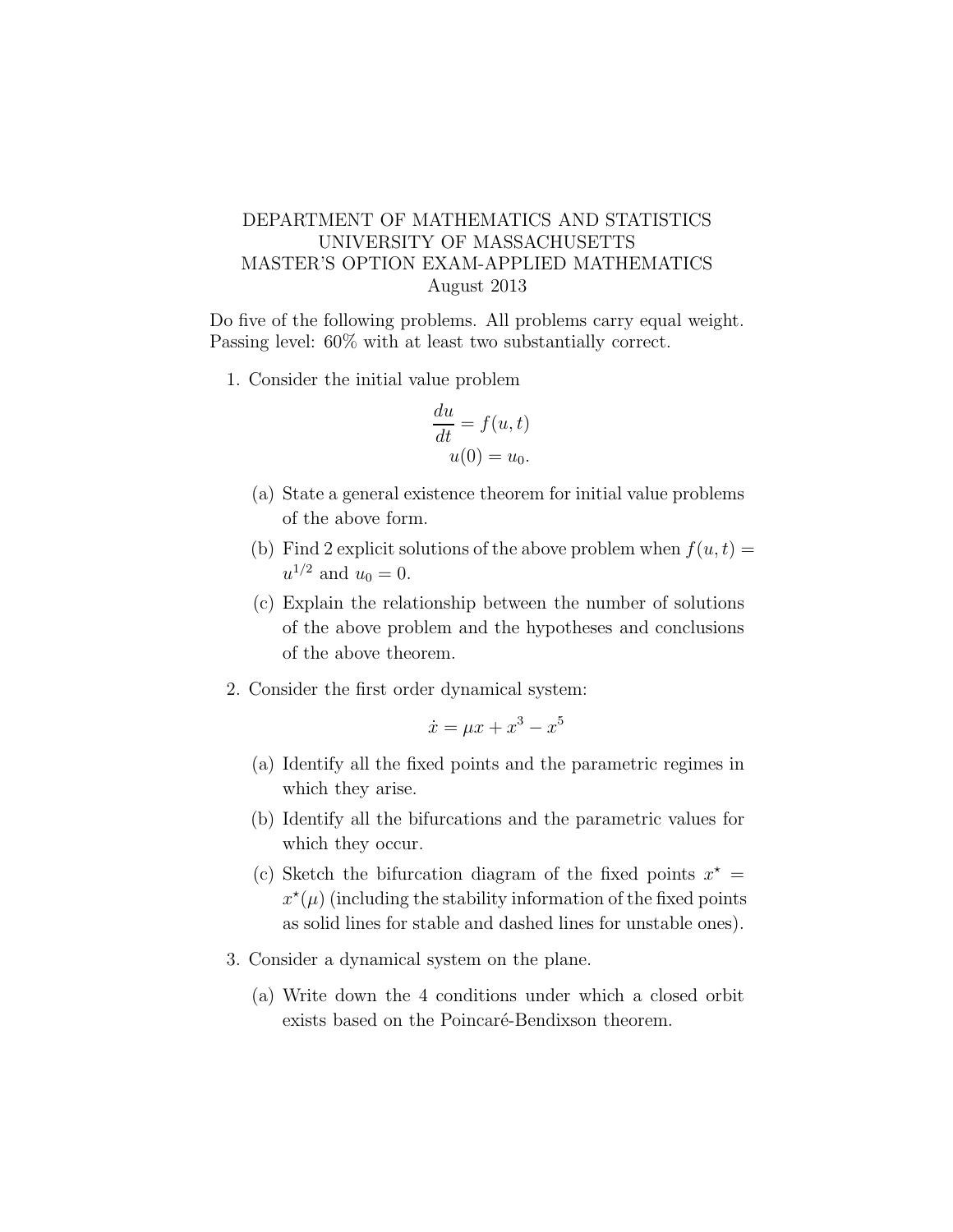(b) Consider the specific example

$$
\dot{r} = r(1 - r^2) + \mu r \sin(\theta)
$$

$$
\dot{\theta} = 1
$$

Find the limit cycle that the system possesses at  $\mu = 0$ and discuss its stability.

- (c) Illustrate that for  $0 < \mu \ll 1$ , this dynamical system in an appropriate subset of the plane still satisfies the conditions of the Poincaré-Bendixson theorem and hence the limit cycle persists.
- 4. (a) Prove the uniqueness of the solution for the problem  $u_t =$  $ku_{xx}, u(x,0) = \phi(x), u(0,t) = u(l,t) = 0$ , by using the maximum principle.
	- (b) Prove the uniqueness of the solution for the problem  $u_{tt} =$  $c^2u_{xx}, u(x,0) = \phi(x), u_t(x,0) = \psi(x), u_x(0,t) = 0, u_x(l,t) =$ 0 in  $(0, l)$ , by means of the energy method. Notice: you should *define* the energy and *prove* that it is conserved.
- 5. Find the most general possible solution of the PDE:

$$
u_{xx} - 5u_{tt} - 4u_{xt} = 0
$$

Show all your work in obtaining this solution.

6. Consider the system

$$
\dot{x} = x^2 + y^2 - 2, \ \dot{y} = x^2 - y^2.
$$

- (a) Find the equilibrium points.
- (b) Evaluate the Jacobian at each equilibrium point and find its eigenvalues.
- (c) State the nature of each equilibrium point for which it is possible to do so.